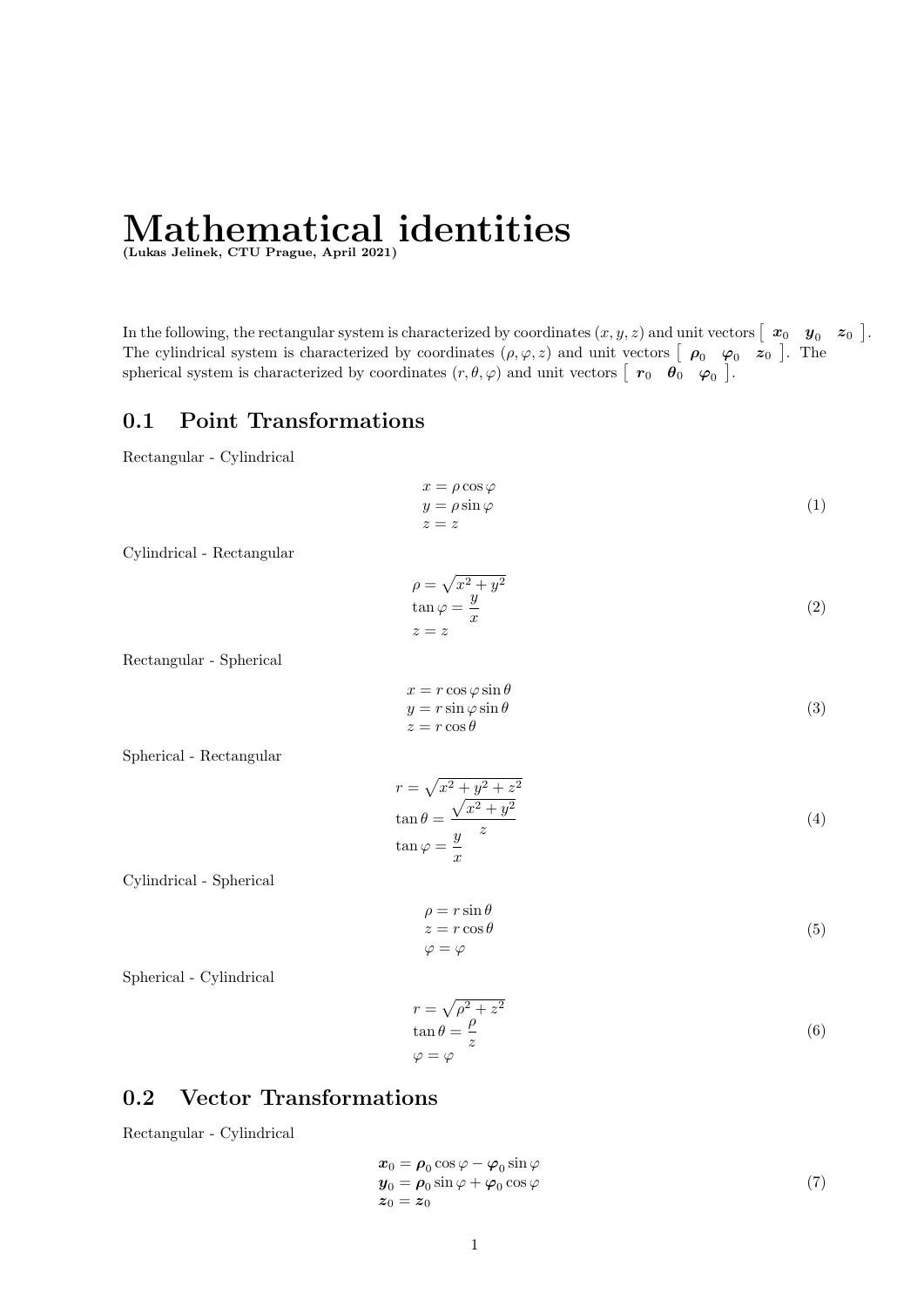Cylindrical - Rectangular

$$
\rho_0 = x_0 \cos \varphi + y_0 \sin \varphi = \frac{x_0 x + y_0 y}{\sqrt{x^2 + y^2}}
$$
  
\n
$$
\varphi_0 = -x_0 \sin \varphi + y_0 \cos \varphi = \frac{-x_0 y + y_0 x}{\sqrt{x^2 + y^2}}
$$
  
\n
$$
z_0 = z_0
$$
\n(8)

Rectangular - Spherical

$$
\begin{aligned}\n\boldsymbol{x}_0 &= \boldsymbol{r}_0 \sin \theta \cos \varphi + \boldsymbol{\theta}_0 \cos \theta \cos \varphi - \boldsymbol{\varphi}_0 \sin \varphi \\
\boldsymbol{y}_0 &= \boldsymbol{r}_0 \sin \theta \sin \varphi + \boldsymbol{\theta}_0 \cos \theta \sin \varphi + \boldsymbol{\varphi}_0 \cos \varphi \\
\boldsymbol{z}_0 &= \boldsymbol{r}_0 \cos \theta - \boldsymbol{\theta}_0 \sin \theta\n\end{aligned} \tag{9}
$$

Spherical - Rectangular

$$
r_0 = x_0 \sin \theta \cos \varphi + y_0 \sin \theta \sin \varphi + z_0 \cos \theta = \frac{x_0 x + y_0 y + z_0 z}{\sqrt{x^2 + y^2 + z^2}}
$$
  
\n
$$
\theta_0 = x_0 \cos \theta \cos \varphi + y_0 \cos \theta \sin \varphi - z_0 \sin \theta = \frac{x_0 z x + y_0 z y - z_0 (x^2 + y^2)}{\sqrt{x^2 + y^2} \sqrt{x^2 + y^2 + z^2}}
$$
  
\n
$$
\varphi_0 = -x_0 \sin \varphi + y_0 \cos \varphi = \frac{-x_0 y + y_0 x}{\sqrt{x^2 + y^2}}
$$
\n(10)

Cylindrical - Spherical

$$
\rho_0 = r_0 \sin \theta + \theta_0 \cos \theta \n\varphi_0 = \varphi_0 \nz_0 = r_0 \cos \theta - \theta_0 \sin \theta
$$
\n(11)

Spherical - Cylindrical

$$
r_0 = \rho_0 \sin \theta + z_0 \cos \theta = \frac{\rho_0 \rho + z_0 z}{\sqrt{\rho^2 + z^2}}
$$
  
\n
$$
\theta_0 = \rho_0 \cos \theta - z_0 \sin \theta = \frac{\rho_0 z - z_0 \rho}{\sqrt{\rho^2 + z^2}}
$$
  
\n
$$
\varphi_0 = \varphi_0
$$
\n(12)

## 0.3 Differential Operators

Rectangular coordinate system

$$
\nabla f = \mathbf{x}_0 \frac{\partial f}{\partial x} + \mathbf{y}_0 \frac{\partial f}{\partial y} + \mathbf{z}_0 \frac{\partial f}{\partial z}
$$
  
\n
$$
\nabla \cdot \mathbf{F} = \frac{\partial F_x}{\partial x} + \frac{\partial F_y}{\partial y} + \frac{\partial F_z}{\partial z}
$$
  
\n
$$
\nabla \times \mathbf{F} = \mathbf{x}_0 \left( \frac{\partial F_z}{\partial y} - \frac{\partial F_y}{\partial z} \right) + \mathbf{y}_0 \left( \frac{\partial F_x}{\partial z} - \frac{\partial F_z}{\partial x} \right) + \mathbf{z}_0 \left( \frac{\partial F_y}{\partial x} - \frac{\partial F_x}{\partial y} \right)
$$
  
\n
$$
\nabla^2 f = \nabla \cdot (\nabla f) = \frac{\partial^2 f}{\partial x^2} + \frac{\partial^2 f}{\partial y^2} + \frac{\partial^2 f}{\partial z^2}
$$
  
\n
$$
\nabla^2 \mathbf{F} = \nabla (\nabla \cdot \mathbf{F}) - \nabla \times \nabla \times \mathbf{F} = \mathbf{x}_0 \nabla^2 F_x + \mathbf{y}_0 \nabla^2 F_y + \mathbf{z}_0 \nabla^2 F_z
$$
\n(13)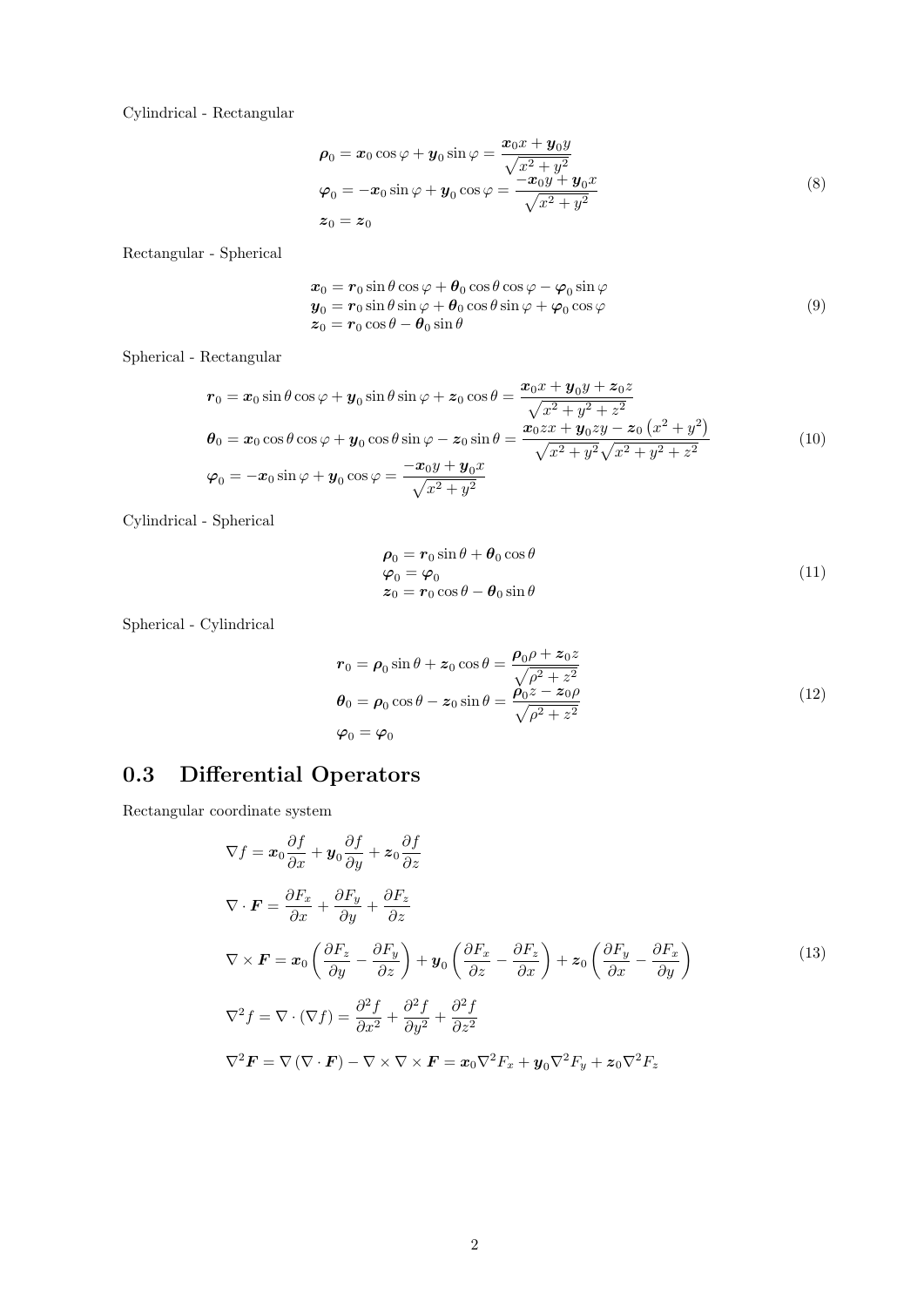Cylindrical coordinate system

$$
\nabla f = \rho_0 \frac{\partial f}{\partial \rho} + \varphi_0 \frac{1}{\rho} \frac{\partial f}{\partial \varphi} + z_0 \frac{\partial f}{\partial z}
$$
  
\n
$$
\nabla \cdot \mathbf{F} = \frac{1}{\rho} \frac{\partial (\rho F_{\rho})}{\partial \rho} + \frac{1}{\rho} \frac{\partial F_{\varphi}}{\partial \varphi} + \frac{\partial F_{z}}{\partial z}
$$
  
\n
$$
\nabla \times \mathbf{F} = \rho_0 \left( \frac{1}{\rho} \frac{\partial F_{z}}{\partial \varphi} - \frac{\partial F_{\varphi}}{\partial z} \right) + \varphi_0 \left( \frac{\partial F_{\rho}}{\partial z} - \frac{\partial F_{z}}{\partial \rho} \right) + z_0 \left( \frac{1}{\rho} \frac{\partial (\rho F_{\varphi})}{\partial \rho} - \frac{1}{\rho} \frac{\partial F_{\rho}}{\partial \varphi} \right)
$$
  
\n
$$
\nabla^2 f = \nabla \cdot (\nabla f) = \frac{1}{\rho} \frac{\partial}{\partial \rho} \left( \rho \frac{\partial f}{\partial \rho} \right) + \frac{1}{\rho^2} \frac{\partial^2 f}{\partial \varphi^2} + \frac{\partial^2 f}{\partial z^2}
$$
  
\n
$$
\nabla^2 \mathbf{F} = \nabla (\nabla \cdot \mathbf{F}) - \nabla \times \nabla \times \mathbf{F} =
$$
  
\n
$$
\rho_0 \left( \frac{\partial^2 F_{\rho}}{\partial \rho^2} + \frac{1}{\rho} \frac{\partial F_{\rho}}{\partial \rho} - \frac{F_{\rho}}{\rho^2} + \frac{1}{\rho^2} \frac{\partial^2 F_{\rho}}{\partial \varphi^2} - \frac{2}{\rho^2} \frac{\partial F_{\varphi}}{\partial \varphi} + \frac{\partial^2 F_{\rho}}{\partial z^2} \right) +
$$
  
\n
$$
\varphi_0 \left( \frac{\partial^2 F_{\varphi}}{\partial \rho^2} + \frac{1}{\rho} \frac{\partial F_{\varphi}}{\partial \rho} - \frac{F_{\varphi}}{\rho^2} + \frac{1}{\rho^2} \frac{\partial^2 F_{\varphi}}{\partial \varphi^2} + \frac{2}{\rho^2} \frac{\partial
$$

Spherical coordinate system

$$
\nabla f = r_0 \frac{\partial f}{\partial r} + \theta_0 \frac{1}{r} \frac{\partial f}{\partial \theta} + \varphi_0 \frac{1}{r \sin \theta} \frac{\partial f}{\partial \varphi}
$$
\n
$$
\nabla \cdot \mathbf{F} = \frac{1}{r^2} \frac{\partial (r^2 F_r)}{\partial r} + \frac{1}{r \sin \theta} \frac{\partial}{\partial \theta} (F_\theta \sin \theta) + \frac{1}{r \sin \theta} \frac{\partial F_\varphi}{\partial \varphi}
$$
\n
$$
\nabla \times \mathbf{F} = \frac{r_0}{r \sin \theta} \left( \frac{\partial}{\partial \theta} (F_\varphi \sin \theta) - \frac{\partial F_\theta}{\partial \varphi} \right) + \frac{\theta_0}{r} \left( \frac{1}{\sin \theta} \frac{\partial F_r}{\partial \varphi} - \frac{\partial (r F_\varphi)}{\partial r} \right) + \frac{\varphi_0}{r} \left( \frac{\partial (r F_\theta)}{\partial r} - \frac{\partial F_r}{\partial \theta} \right)
$$
\n
$$
\nabla^2 f = \nabla \cdot (\nabla f) = \frac{1}{r^2} \frac{\partial}{\partial r} \left( r^2 \frac{\partial f}{\partial r} \right) + \frac{1}{r^2 \sin \theta} \frac{\partial}{\partial \theta} \left( \sin \theta \frac{\partial f}{\partial \theta} \right) + \frac{1}{r^2 \sin^2 \theta} \frac{\partial^2 f}{\partial \varphi^2}
$$
\n
$$
\nabla^2 \mathbf{F} = \nabla (\nabla \cdot \mathbf{F}) - \nabla \times \nabla \times \mathbf{F} =
$$
\n
$$
r_0 \left( \frac{\partial^2 F_r}{\partial r^2} + \frac{2}{\rho} \frac{\partial F_r}{\partial r} - \frac{2}{r^2} F_r + \frac{1}{r^2} \frac{\partial^2 F_r}{\partial \theta^2} + \frac{\cot \theta}{r^2} \frac{\partial F_r}{\partial \theta} + \frac{1}{r^2 \sin^2 \theta} \frac{\partial^2 F_r}{\partial \varphi^2} \right) + \frac{2}{r^2} \frac{\partial F_\theta}{\partial \theta} - \frac{2 \cot \theta}{r^2} F_\theta - \frac{2}{r^2 \sin \theta} \frac{\partial F_\varphi}{
$$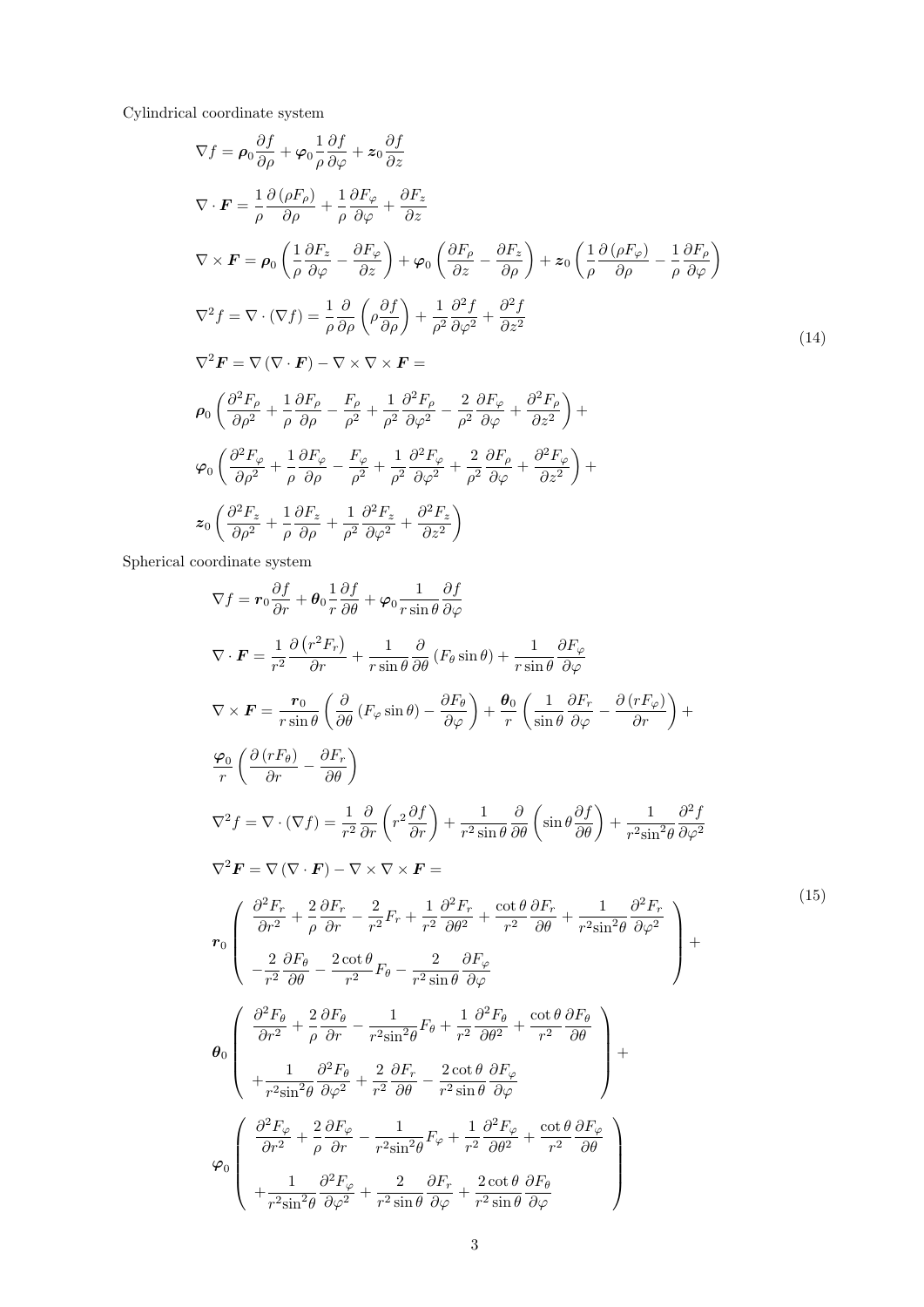## 0.4 Differential Identities

$$
a \cdot (b \times c) = b \cdot (c \times a) = c \cdot (a \times b)
$$
  
\n
$$
a \times (b \times c) = (a \cdot c)b - (a \cdot b)c
$$
  
\n
$$
(a \times b) \cdot (c \times d) = (a \cdot c)(b \cdot d) - (a \cdot d)(b \cdot c)
$$
  
\n
$$
|a \times b|^2 = |a|^2 |b|^2 - |a \cdot b^*|^2
$$
  
\n
$$
\nabla \times (\nabla f) = 0
$$
  
\n
$$
\nabla \cdot (\nabla \times \mathbf{F}) = 0
$$
  
\n
$$
\nabla (f \cdot g) = g \nabla f + f \nabla g
$$
  
\n
$$
\nabla \cdot (\mathbf{F}f) = \mathbf{F} \cdot (\nabla f) + f (\nabla \cdot \mathbf{F})
$$
  
\n
$$
\nabla \times (\mathbf{F}f) = (\nabla f) \times \mathbf{F} + f (\nabla \times \mathbf{F})
$$
  
\n
$$
\nabla \frac{f}{g} = \frac{g \nabla f - f \nabla g}{g^2}
$$
  
\n
$$
\nabla \cdot \left(\frac{\mathbf{F}}{f}\right) = \frac{f (\nabla \cdot \mathbf{F}) - \mathbf{F} \cdot (\nabla f)}{f^2}
$$
  
\n
$$
\nabla (\mathbf{F} \cdot \mathbf{G}) = (\mathbf{F} \cdot \nabla) \mathbf{G} + (\mathbf{G} \cdot \nabla) \mathbf{F} + \mathbf{F} \times (\nabla \times \mathbf{G}) + \mathbf{G} \times (\nabla \times \mathbf{F})
$$
  
\n
$$
\nabla \cdot (\mathbf{F} \times \mathbf{G}) = \mathbf{G} \cdot (\nabla \times \mathbf{F}) - \mathbf{F} \cdot (\nabla \times \mathbf{G})
$$
  
\n
$$
\nabla \times (\mathbf{F} \times \mathbf{G}) = \mathbf{F} (\nabla \cdot \mathbf{G}) - \mathbf{G} (\nabla \cdot \mathbf{F}) + (\mathbf{G} \cdot \nabla) \mathbf{F} - (\mathbf{F} \cdot \nabla) \mathbf{G}
$$
  
\n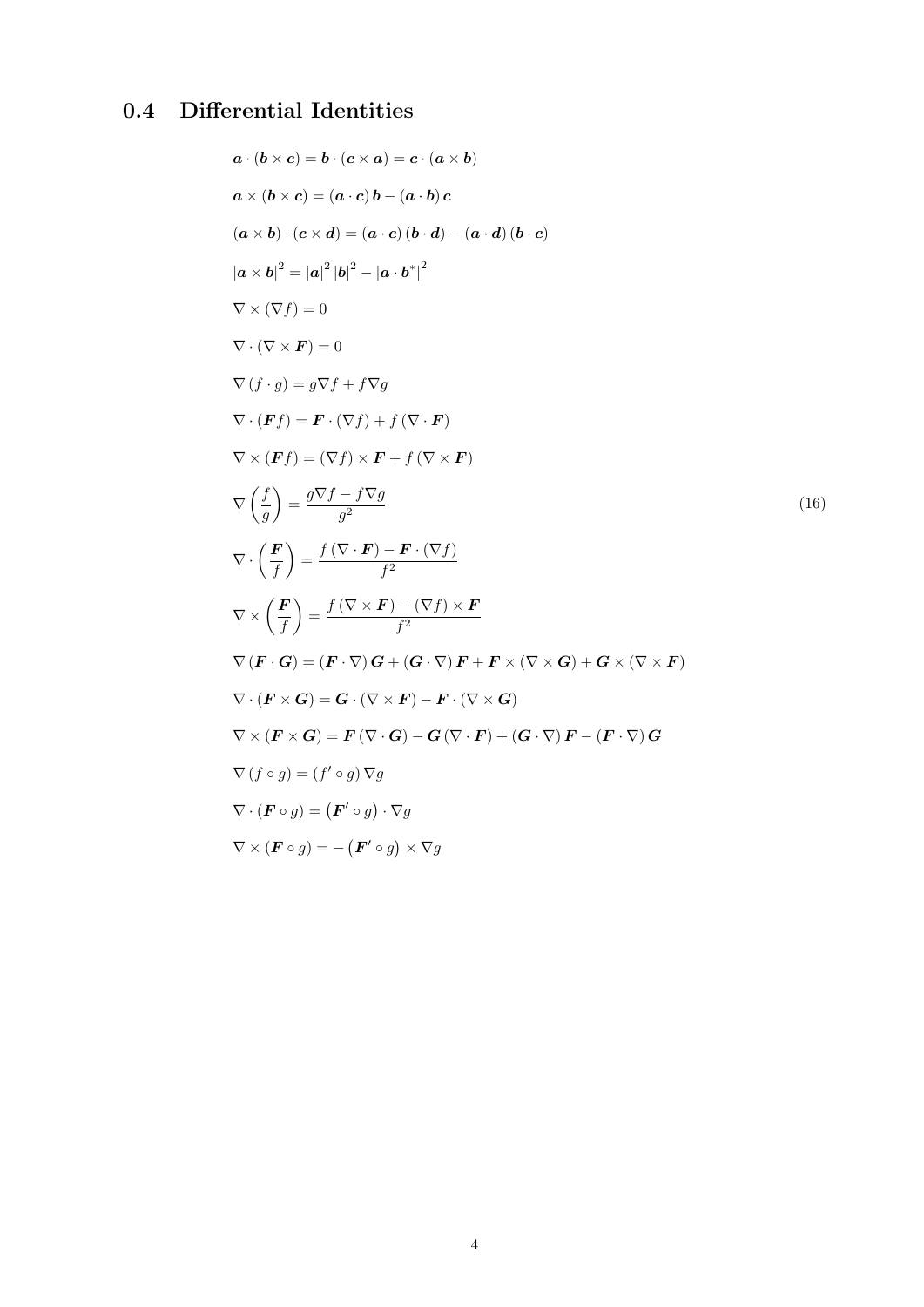0.5 Integration Identities

$$
\int_{V} (\nabla \cdot \mathbf{F}) dV = \oint_{S} \mathbf{F} \cdot d\mathbf{S}
$$
\n
$$
\int_{V} (\nabla f) dV = \oint_{S} f d\mathbf{S}
$$
\n
$$
\int_{V} (\nabla \times \mathbf{F}) dV = -\oint_{S} \mathbf{F} \times d\mathbf{S}
$$
\n
$$
\int_{V} [f (\nabla^{2} g)] dV = \oint_{S} f (\nabla g) \cdot d\mathbf{S} - \int_{V} [(\nabla f) \cdot (\nabla g)] dV
$$
\n
$$
\int_{V} [\mathbf{F} \cdot (\nabla \times \nabla \times \mathbf{G})] dV = -\oint_{S} [\mathbf{F} \times (\nabla \times \mathbf{G})] \cdot d\mathbf{S} + \int_{V} [(\nabla \times \mathbf{F}) \cdot (\nabla \times \mathbf{G})] dV
$$
\n
$$
\int_{V} [f (\nabla^{2} g) - g (\nabla^{2} f)] dV = \oint_{S} [f (\nabla g) - g (\nabla f)] \cdot d\mathbf{S}
$$
\n
$$
\int_{V} [G \cdot (\nabla \times \nabla \times \mathbf{F}) - \mathbf{F} \cdot (\nabla \times \nabla \times \mathbf{G})] dV = \oint_{S} [\mathbf{F} \times (\nabla \times \mathbf{G}) - G \times (\nabla \times \mathbf{F})] \cdot d\mathbf{S}
$$
\n
$$
\int_{S} (\nabla \times \mathbf{F}) \cdot d\mathbf{S} = \oint_{l} \mathbf{F} \cdot d\mathbf{l}
$$
\n
$$
\int_{S} (\nabla f) \times d\mathbf{S} = -\oint_{l} f d\mathbf{l}
$$

### 0.6 3D Fourier's Transformation

Definition

FT 
$$
\{f(\mathbf{r})\} = \tilde{f}(\mathbf{k}) = \int_{-\infty}^{\infty} \int_{-\infty}^{\infty} \int_{-\infty}^{\infty} f(\mathbf{r}) e^{-j\mathbf{k} \cdot \mathbf{r}} dxdydz
$$
  
FT<sup>-1</sup>  $\{\tilde{f}(\mathbf{k})\} = f(\mathbf{r}) = \frac{1}{(2\pi)^3} \int_{-\infty}^{\infty} \int_{-\infty}^{\infty} \int_{-\infty}^{\infty} \tilde{f}(\mathbf{k}) e^{j\mathbf{k} \cdot \mathbf{r}} d\xi_x d\xi_y d\xi_z$  (18)

Convolution and its Fourier's transformation

$$
f(\mathbf{r}) * g(\mathbf{r}) = \int_{-\infty}^{\infty} \int_{-\infty}^{\infty} \int_{-\infty}^{\infty} f(\mathbf{r} - \mathbf{r'}) g(\mathbf{r'}) dx'dy'dz'
$$
  
FT  $\{f(\mathbf{r}) * g(\mathbf{r})\} = \tilde{f}(\mathbf{k}) \tilde{g}(\mathbf{k})$  (19)

Differential operators and their Fourier's transformation

FT {
$$
\nabla \cdot \mathbf{F}(\mathbf{r})
$$
} = j**k** ·  $\tilde{\mathbf{F}}(\mathbf{k})$   
FT { $\nabla \times \mathbf{F}(\mathbf{r})$ } = j**k** ×  $\tilde{\mathbf{F}}(\mathbf{k})$  (20)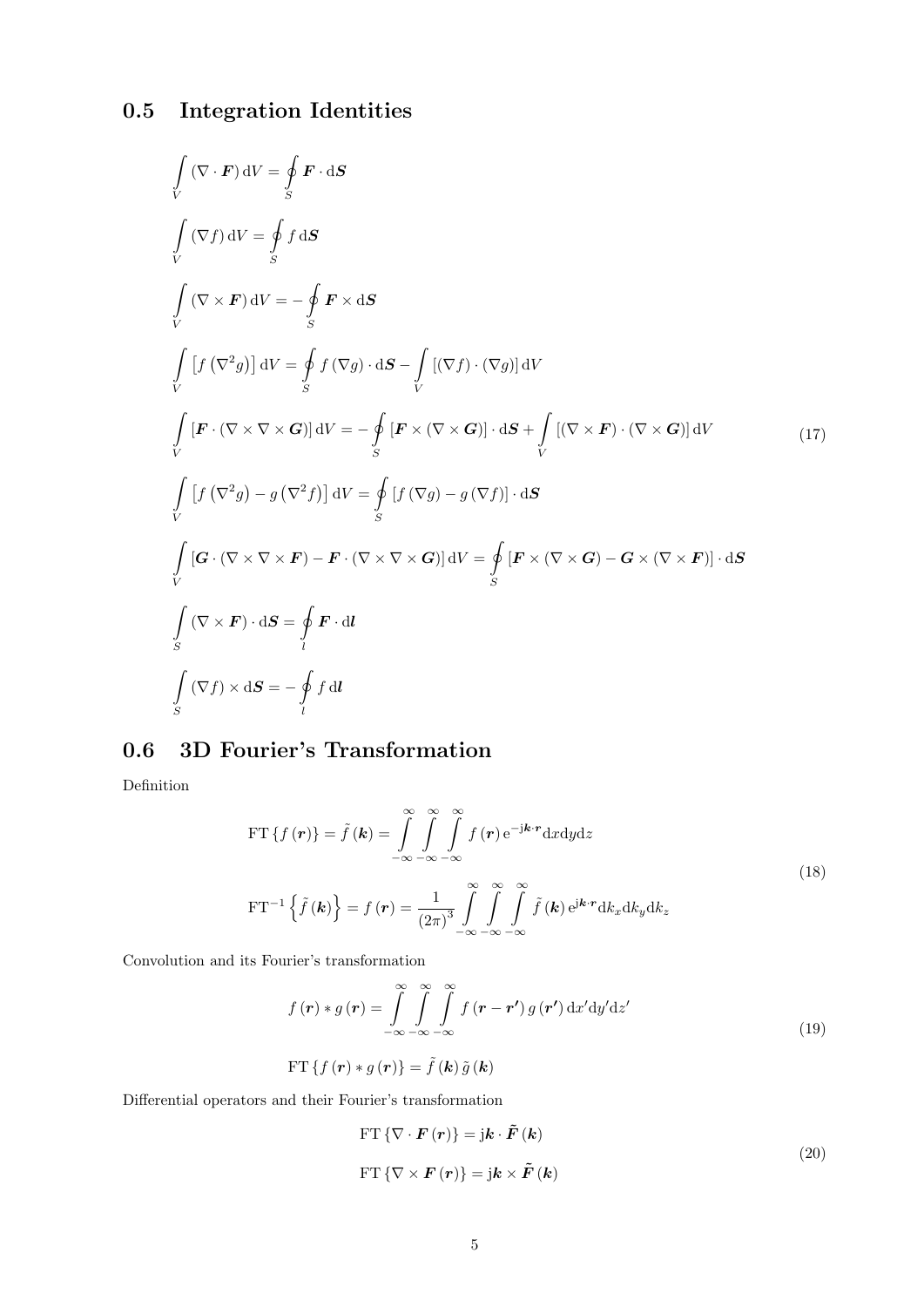# 0.7 Trigonometric identities

$$
\sin^2(\alpha) = \frac{1 - \cos(2\alpha)}{2}
$$

$$
\cos^2(\alpha) = \frac{1 + \cos(2\alpha)}{2}
$$

$$
\sin (\alpha + \beta) = \sin (\alpha) \cos (\beta) + \cos (\alpha) \sin (\beta)
$$
  
\n
$$
\sin (\alpha - \beta) = \sin (\alpha) \cos (\beta) - \cos (\alpha) \sin (\beta)
$$
  
\n
$$
\cos (\alpha + \beta) = \cos (\alpha) \cos (\beta) - \sin (\alpha) \sin (\beta)
$$
  
\n
$$
\cos (\alpha - \beta) = \cos (\alpha) \cos (\beta) + \sin (\alpha) \sin (\beta)
$$
\n(21)

$$
\sin(\alpha) + \sin(\beta) = 2\sin\left(\frac{\alpha+\beta}{2}\right)\cos\left(\frac{\alpha-\beta}{2}\right)
$$

$$
\sin(\alpha) - \sin(\beta) = 2\cos\left(\frac{\alpha+\beta}{2}\right)\sin\left(\frac{\alpha-\beta}{2}\right)
$$

$$
\cos(\alpha) + \cos(\beta) = 2\cos\left(\frac{\alpha+\beta}{2}\right)\cos\left(\frac{\alpha-\beta}{2}\right)
$$

$$
\cos(\alpha) - \cos(\beta) = -2\sin\left(\frac{\alpha+\beta}{2}\right)\sin\left(\frac{\alpha-\beta}{2}\right)
$$

# 0.8 Identities involving separation vector

$$
\mathbf{R} = \mathbf{r} - \mathbf{r}', \quad R = |\mathbf{R}|, \quad \mathbf{R}_0 = \frac{\mathbf{R}}{R}
$$
  
\n
$$
\nabla R = \mathbf{R}_0
$$
  
\n
$$
\nabla R^n = nR^{n-1}\nabla R = nR^{n-1}\mathbf{R}_0
$$
  
\n
$$
\nabla \cdot \mathbf{R} = 3
$$
  
\n
$$
\nabla \times \mathbf{R} = 0
$$
  
\n
$$
\nabla \cdot \mathbf{R}_0 = \frac{2}{R}
$$
  
\n
$$
\nabla (e^{-jkR}) = -jke^{-jkR}\mathbf{R}_0
$$
  
\n
$$
\nabla^2 \left(\frac{1}{R}\right) = -4\pi\delta(\mathbf{R})
$$
  
\n
$$
(\nabla^2 + k^2) \frac{e^{-jkR}}{R} = -4\pi\delta(\mathbf{R})
$$
  
\n
$$
\frac{\partial^2}{\partial r_i \partial r_j} \frac{1}{R} = \frac{3R_iR_j - R^2\delta_{ij}}{R^5}, \quad R \neq 0
$$